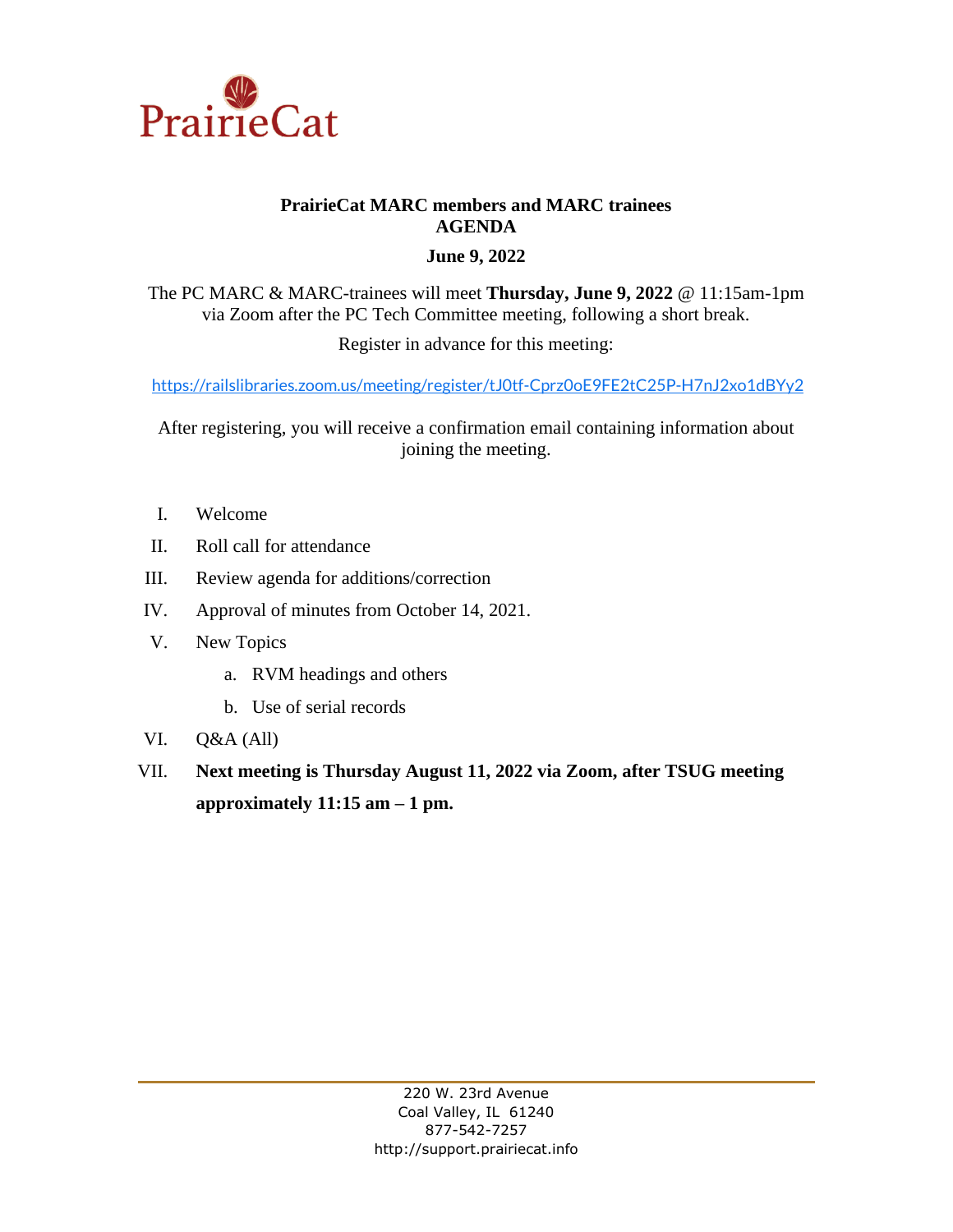

## **PrairieCat MARC Members and MARC Trainees DRAFT MINUTES October 14, 2021**

**ATTENDANCE: Bonny (PC), Brozovich (RP), Chapman (RL), DeBord (YK), Fane (LP), Fine (PR), Landis (PC), McSweeney (HD), Mladic (RU), Shippy (MZ), Slanicky (PC), Tedder (PC), Totton-Schwarz (WO), Zanelli (PC).**

**GUESTS: Groth (EM), Hickey (SY), Kessler (CC), Yerk (CH),** 

**ABSENT: Conderman (MS), West (RD)**

- **I. Welcome**
- **II. Roll call for attendance**
- **III. Review agenda for additions/corrections** No changes or additions were made to the agenda.

## **IV. Approval of minutes from: February 11, 2021** –

NAME (xx) moved and NAME (xx) seconded to approve the minutes from the February 11, 2021 minutes as written. Motion passed.

## **V. Pending Projects/Updates**

- **a. NACO Workshop Update** The NACO training consisted of two webinars per week with about eight hours of videos per week. Training was done by Paul Frank. Training was not only for PrairieCat members, but was also attended by students from other countries. PrairieCat libraries will submit NACO records for review to Paul Frank. PrairieCat is part of a tunnel, which means we don't have a minimum amount of records required annually.
- **b. Cataloging II Manual Revised** Tedder (PC) has completed revising the Cataloging II manual.
- **c. MARC Manual Being Revised** Tedder (PC) is working on revising the MARC manual.

**VI. New Topics**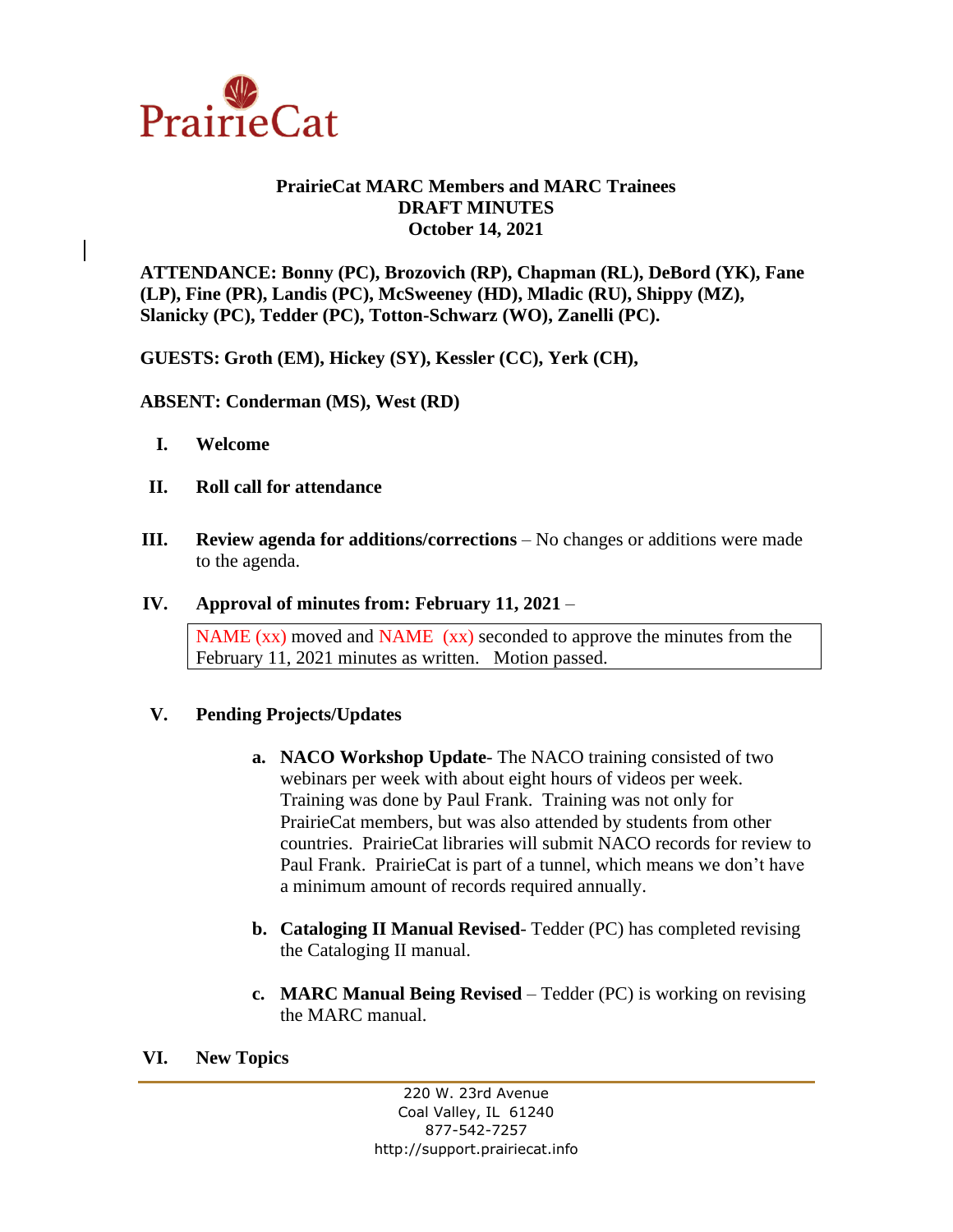**a. OCLC's Quality of Assurance** – Follow OCLC's quality assurance guidelines. Do not assume what you have in hand is correct and what is in the OCLC record is wrong. Err on the side of caution.

#### **b. ISBNs**

- **i. 979 ISBNS** The ISBNs beginning with 979 do not have a corresponding 10-digit ISBN.
- **ii. Reordering of ISBNs** The ISBNs in OCLC are being re-ordered to group the 13-digit ISBNs together and the 10-digit ISBNs together. Do not reorder them.
- **iii. Qualifiers** Qualifiers need to be added to both 10 and 13-digit ISBNs. Frequently qualifiers are only being added to the 13-digit ISBNs.
- **iv. ISBNs for Other Formats** ISBNs for other formats are being entered in the master OCLC bib record. If you can verify it does not belong, i.e., Large print on a reg print record, 18 cm paperback on a 23 cm hardback, etc., do NOT remove from the master record. Add |z to the non-matching ISBNs on the master OCLC record and remove them in MARC Report before loading into Sierra.
- **c. Processing of .dat Files** Verify that the PrairieCat validation table has been installed and is being utilized.
	- **i. Material Types** Material types are not being adjusted appropriately.
	- **ii. 6XX\_4 Tags**  The 6XX \_4 tags are not getting stripped out in MARC Report before being loading into Sierra.
	- **iii. |z ISBN** the |z ISBNs are not getting stripped out in MARC Report before being loading into Sierra.

#### **VII. On-Order Records**

- **a. When to Overlay** See the chart in today's meeting packet for when to overlay on-order records.
- **b. Overlays of On-Order Records** On-order records need to be overlaid in a timely fashion. Let PrairieCat staff know if you need help overlaying on-order records.
- **VIII. Series Statements**  Check OCLC to see if the series is controlled. See today's meeting packet for more information on series.